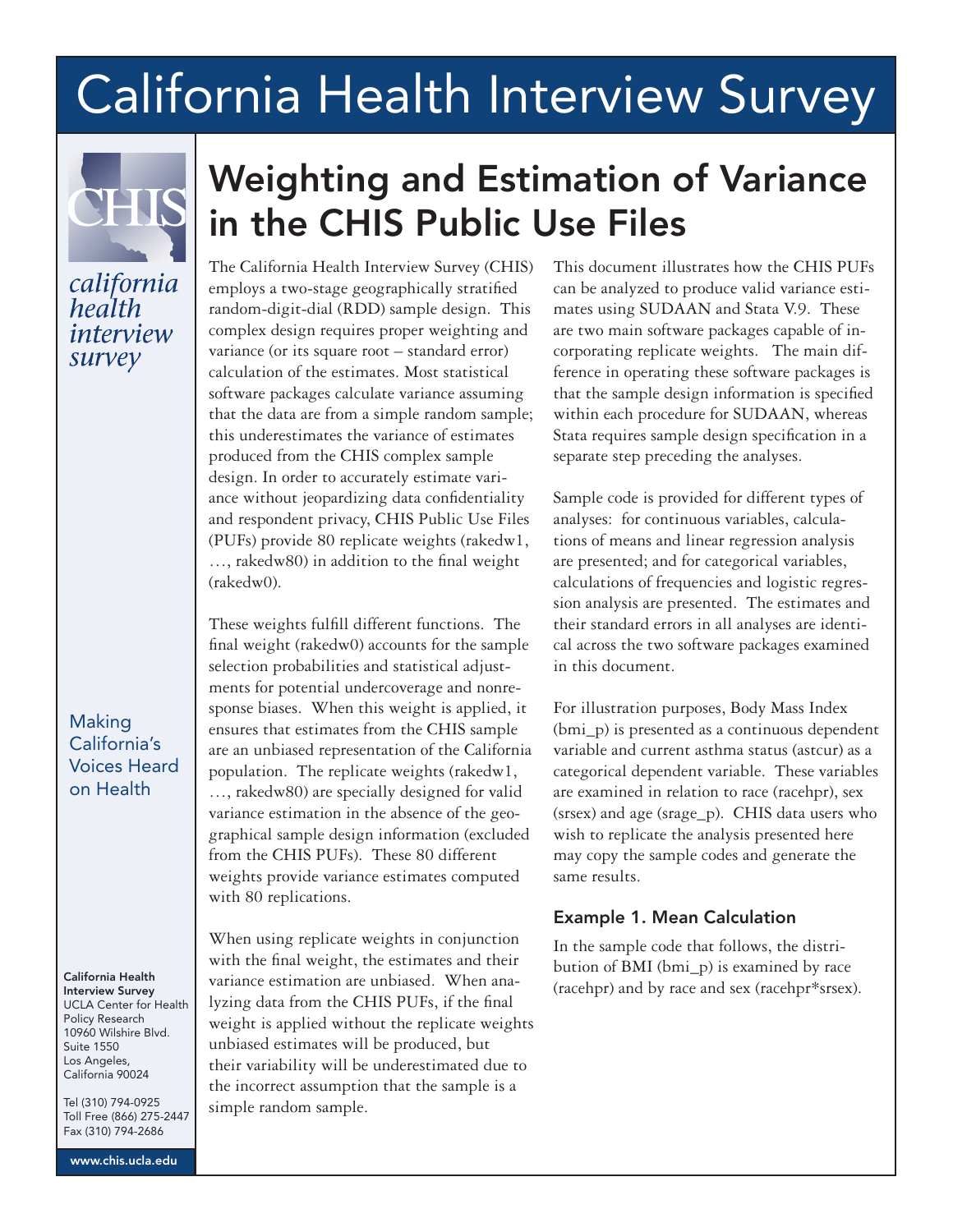#### SUDAAN:

PROC DESCRIPTIVE DATA = data FILETYPE = SAS DESIGN = JACKKNIFE; WEIGHT rakedw0; JACKWGTS rakedw1--rakedw80/adjjack=1; VAR bmi\_p; TABLES racehpr racehpr\*srsex; SUBGROUP racehpr srsex; LEVELS 7 2; RUN;

#### Stata:

\*Sample design specification step\*a use "DATASET LOCATION" svyset [pw=rakedw0], jkrw(rakedw1-rakedw80, multiplier(1)) vce(jack) mse

\*Analysis\* svy: mean bmi\_p, over(racehpr) svy: mean bmi\_p, over(srsex racehpr)

 $a =$ The sample design specification step should be included before conducting any analysis in Stata.

#### Example 2. Frequency Calculation

In the following sample code, the percentage of people who have asthma currently (astcur) is examined by race (racehpr) and by race and sex (racehpr\*srsex).

#### SUDAAN:

```
PROC CROSSTAB DATA = data FILETYPE = SAS DESIGN = JACKKNIFE;
WEIGHT rakedw0;
JACKWGTS rakedw1--rakedw80/adjjack=1;
TABLES astcur*racehpr racehpr*astcur*srsex;
SUBGROUP astcur racehpr srsex;
LEVELS 2 7 2;
RUN;
```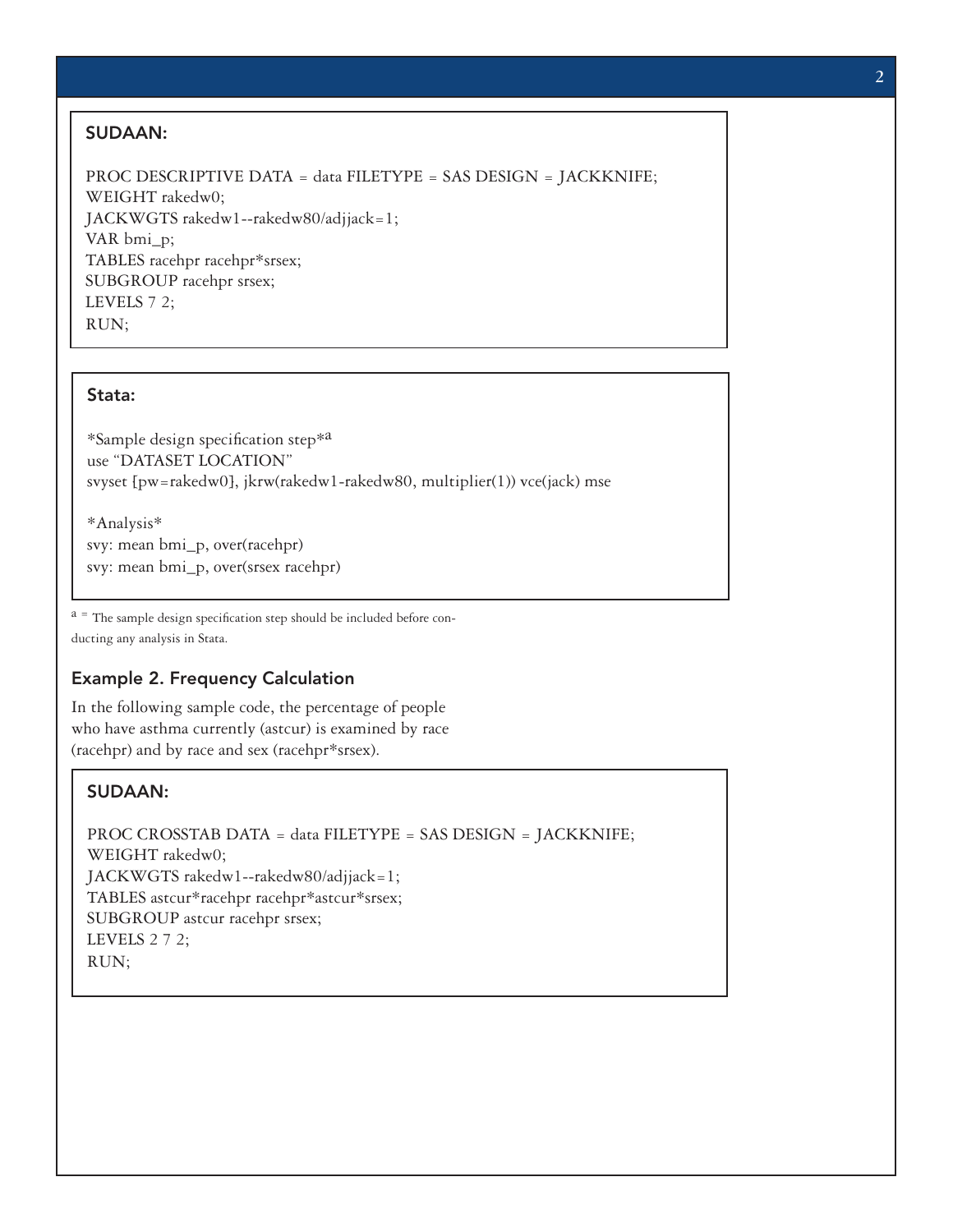#### Stata:

svy: tabulate astcur racehpr, col se ci

```
gen racesex=1 if racehpr ==1 & srsex ==1 areplace racesex=2 if racehpr ==1 \& srsex ==2
replace racesex=3 if racehpr ==2 \& srsex ==1replace racesex=4 if racehpr ==2 \& srsex ==2
replace racesex=5 if racehpr ==3 & srsex ==1replace racesex=6 if racehpr ==3 \& srsex ==2replace racesex=7 if racehpr ==4 \& srsex ==1
replace racesex=8 if racehpr ==4 \& srsex ==2
replace racesex=9 if racehpr ==5 \& srsex ==1
replace racesex=10 if racehpr ==5 \& srsex ==2
replace racesex=11 if racehpr ==6 \& srsex ==1
replace racesex=12 if racehpr ==6 \& srsex ==2
replace racesex=13 if racehpr ==7 \& srsex ==1
replace racesex=14 if racehpr ==7 \& srsex ==2
label variable racesex "Race x Sex"
label define racesexf 1 "latin male" 2 "latin fem" 3 "pi male" 4 "pi fem" 5 "na male" 6 "na 
female" 7 "asian mal" 8 "asian fem" 9 "aa male" 10 "aa fem" 11 "white mal" 12 "white 
fem" 13 "others mal" 14 "others fem"
label values racesex racesexf
```
svy: tabulate astcur racesex, col se ci

 $a =$  Generating a new variable is recommended, as Stata creates overlapping categories when crossing variables.

#### Example 3. Linear regression

The following sample code examines Body Mass Index (bmi\_p) in relation to race (racehpr), sex (srsex) and age (srage\_p) while controlling for each other. Note that racehpr and srsex are categorical variables; and White  $(racehpr = 6)$  and Male  $(srsex=1)$  are used as their reference categories.

#### SUDAAN:

```
PROC REGRESS DATA = data FILETYPE = SAS DESIGN = JACKKNIFE;
WEIGHT rakedw0;
JACKWGTS rakedw1--rakedw80/adjjack=1;
SUBGROUP racehpr srsex;
LEVELS 7 2;
REFLEVEL racehpr=6 srsex=1; 
MODEL bmi_p = racehpr srsex srage_p;
RUN;
```